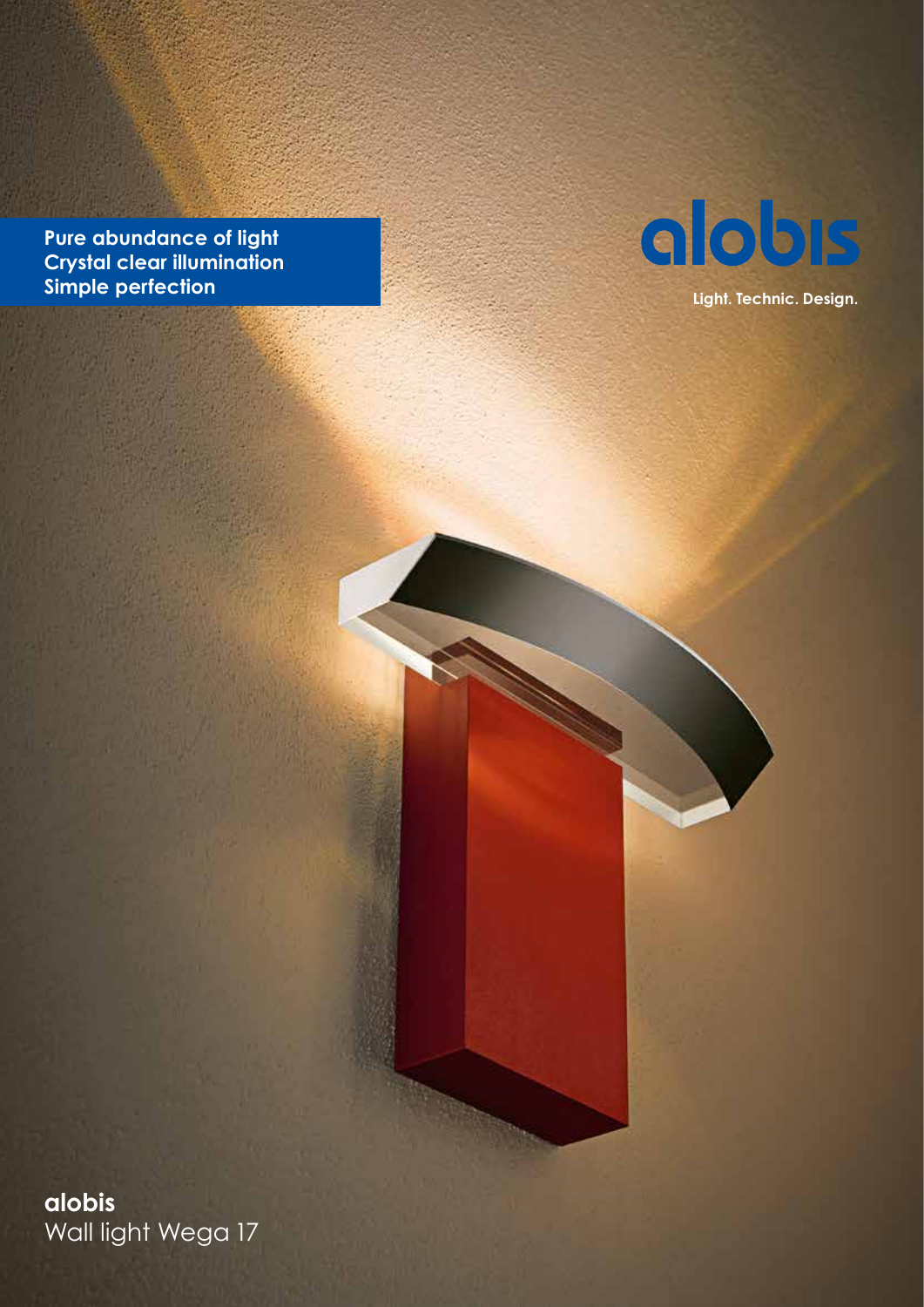### **Reduced to Perfection The Design**

Plain, straightforward, elegant. Exactly what a contemporary design demands nothing more. Wega 17 convinces by its minimalism – in style and production. Less is more – but only when referring to the sleek, geometric design.

**Aesthetically pleasing to the last detail.**

### **Brilliant luminosity The Light**

Are LED lights generally insufficient to brighten a room? Not the Wega 17. Whichever atmosphere you desire, subtle indirect lighting or brightly illuminated spaces – Wega sets the scene. Each lamp is variably adjustable bright to dark dimming.

The electrolytic oxidation of the aluminium makes it possible that the natural structure of the material is shown. Precious, high quality materials with optimal thermodynamic properties are further advantages of the Alobis lighting fixtures. Heat generated by the LED source is not, as with a incandescent lamps, emitted into the room, but is dissipated by the casing. Swiss technology at its best

**Filled with light.**

# **Light path Wega 17**





# **alobis** Wall light Wega 17

### **Timeless for stylish designs The colours**

Gold, Silver, Brown, Red. The classic colour palette further highlights the carefully chosen, minimalistic design. The unique treatment of the aluminium creates a colour, that emphasizes the structure of the material and highlights its natural beauty. Lights, perfect

in shape and colour.

**Suitable for any space.**



### **Convincing premium-quality The Material**





Experience Wega 17. Witness the latest LED technology. Superb lighting effects created by the refraction of light rays. Wega 17 illuminates rooms indirectly and in a unique way and creates an atmosphere specifically to suit your needs. Light has never been as individual, bright and noble.

**Simply perfect.**









## **Text for tender**

## **Model** Wall light Wega 17

LED wall lamp in different colours (anodized aluminium); equipped with LED source board of 24W (3x8W); asymmetric light distribution; colour rendering index Ra=80, colour temperature 3500K (warm white); luminous flux 1100 lm (50 lm/W); total power 25W; life expectancy 40'000h; maintenance free; housing aluminium anodized; optical glass with partial mirror surface; simple and fast mounting onto any kind of wall; power connection (NPE) and dimming control wire from the backside; power supply and control unit is integrated; control On/Off - push dimming - DALI interface; protection class IP20; size 170x200x86 mm; fixation w. 2 holes, distance 70mm; for indoor use only.